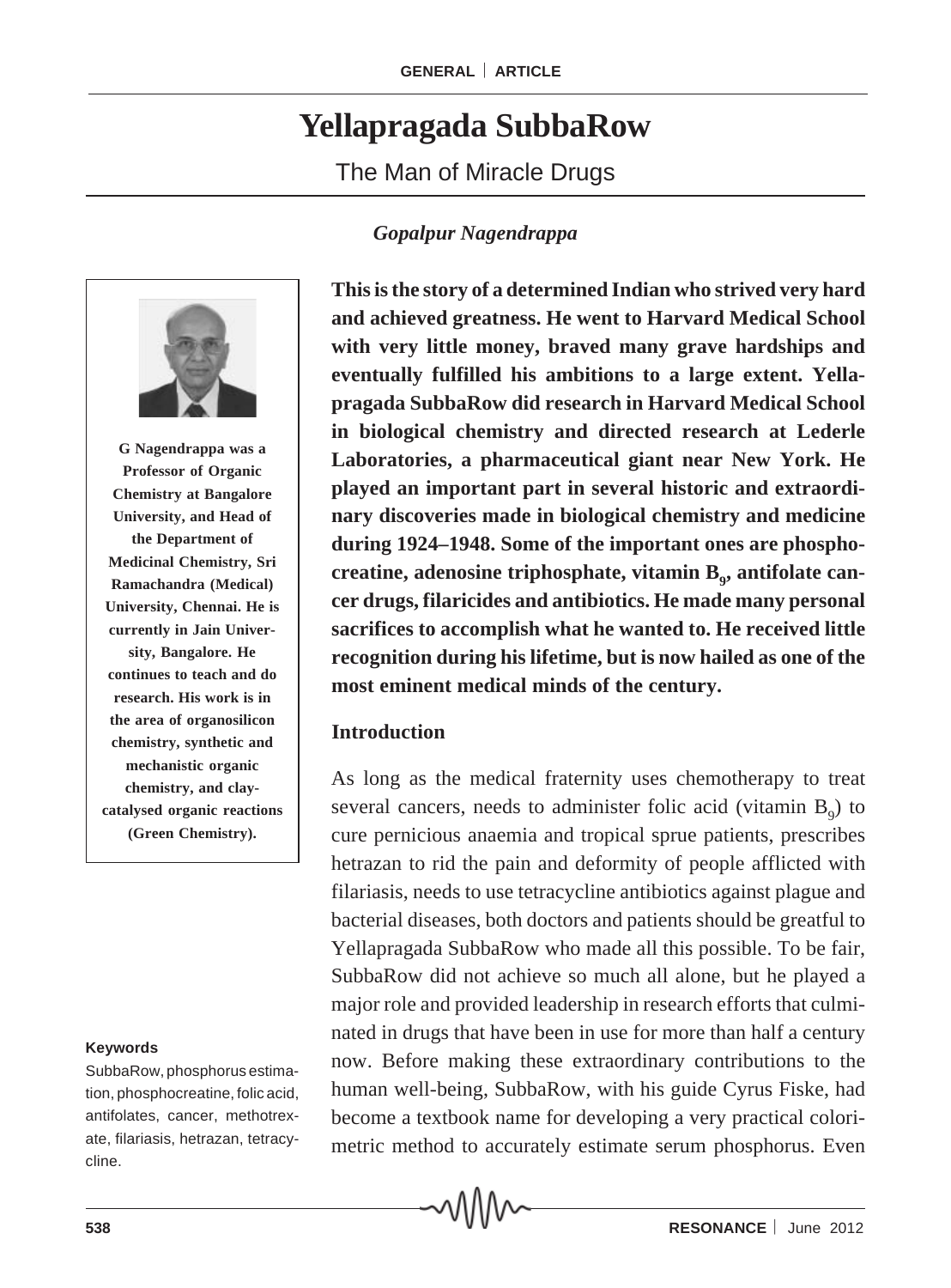today, very close to a century later, it is a procedure preferred by clinical biochemists, pathologists, analytical chemists and others for the determination of organic and inorganic phosphorus as phosphate. Using this simple procedure SubbaRow discovered adenosine triphosphate (ATP) and its role as a source of energy in muscles. He enriched chemistry, biochemistry and medicine with great discoveries which were not meant just to fill some pages of scientific journals or books, but to alleviate the sufferings of millions of people afflicted with deadly diseases.

Using a simple procedure SubbaRow discovered adenosine triphosphate (ATP) and its role as a source of energy in muscles.

#### **Early Life**

Yellapragada SubbaRow was born on 12th January 1895, in Bhimavaram, a town in West Godavari district of Andhra Pradesh, then in Madras Presidency. He was one among four brothers and three sisters. His father Jagannatham was a revenue inspector and mother Venkamma, a traditional Brahmin housewife. The family income was low and the Yellapragadas led a life of hand-tomouth existence. Deeply affected by poverty at home, SubbaRow at the age of thirteen planned to get rich by becoming a trader. For this he considered the famous pilgrimage centre Varanasi to be the right place where he could earn money by selling bananas to the large number of visiting pilgrims. He left home secretly in order to realise his plan. But his absence was soon noticed and it was not difficult to trace him and bring him back home. After this incident Venkamma kept a close watch on his activities and put pressure on him to study and do well in school.

SubbaRow had his pre-high school education in Narasapur and Rajahmundry, and high school education at Hindu High School, Madras (Chennai). His father passed away in 1913, when SubbaRow was 18 years. This probably affected his studies in the high school and he had to make three attempts to pass the matriculation examination, though he seems to have been very good in mathematics. He did his intermediate studies at Madras Presidency College. Around this time, SubbaRow seems to have lost interest in worldly life and wanted to become an ascetic in Ramakrishna Mission. Again Venkamma intervened and did not

SubbaRow enriched chemistry, biochemistry and medicine with great discoveries.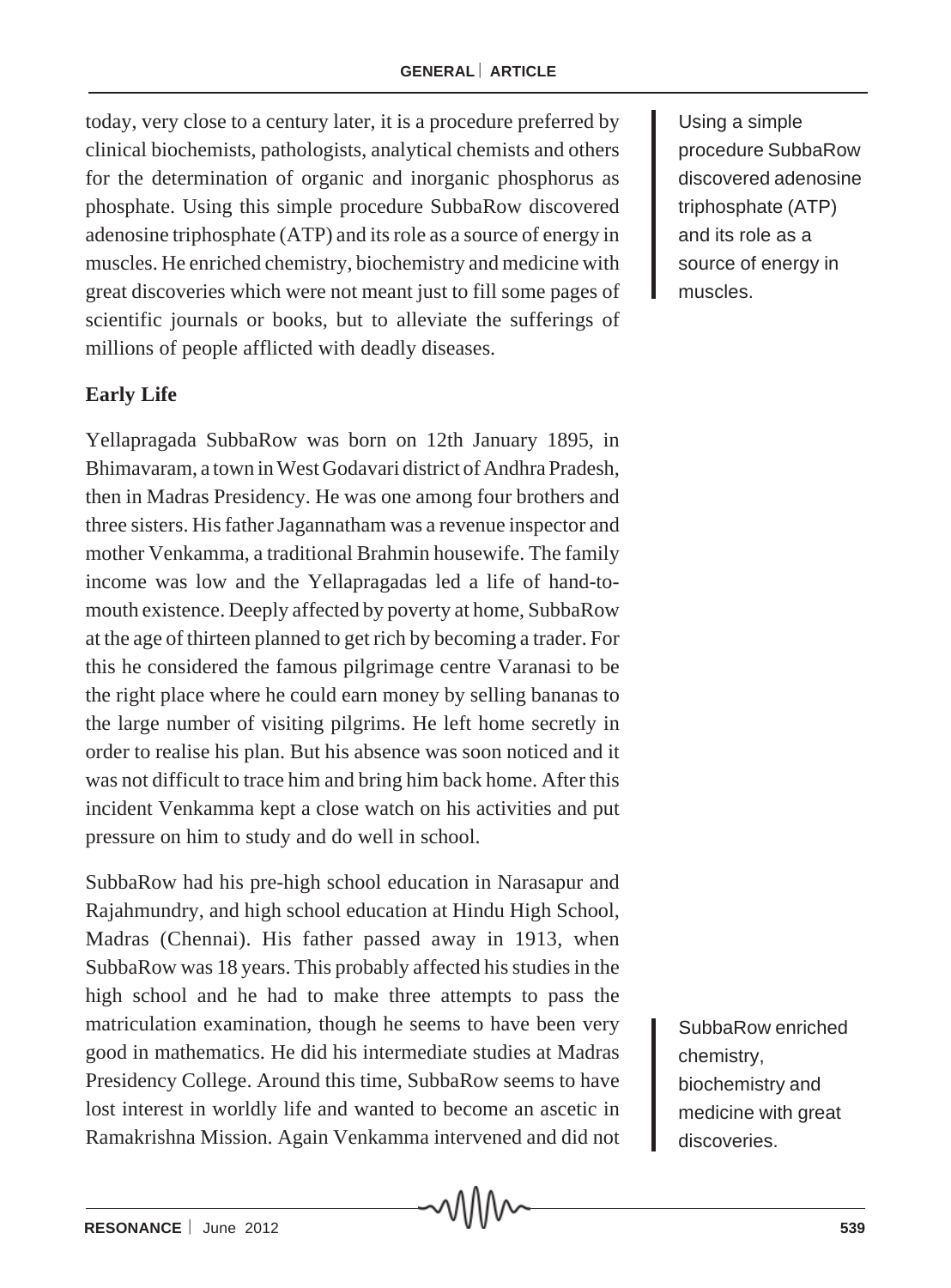The desire to achieve fame defined SubbaRow's restless behaviour and attitude to do something that was not quite normal for a young boy. At about this time he studied Hindu scriptures, *Bible*, *Quran* and other religious literature.

Under Gandhiji's influence, SubbaRow wore Khadi dress – he even abandoned the British surgical dress. This earned him the displeasure of his surgery professor, M C Bradfield who punished SubbaRow by undervaluing his surgery performance.

permit this deviation. Without Venkamma's permission, the Ramakrishna Mission did not admit SubbaRow into its fold. The Mission advised him to pursue medical studies; by becoming a doctor, he could achieve the same goal of serving society and people as he would by joining the Mission. He was an ambitious man and wanted to make a big name by whatever means that was possible for him, as he used to tell his mother. This desire to achieve fame defined his restless behaviour and attitude to do something that was not quite normal for a young boy. At about this time he studied Hindu scriptures, *Bible*, *Quran* and other religious literature.

# **Medical Education and a Stint with Ayurveda**

After completing a two-year intermediate course, SubbaRow joined Madras Medical College in 1915. Financial support for his medical education came from his friends and Kasturi Suryanarayana Murthy. In 1919, two years before completing his medical studies, SubbaRow married Seshagiri, the 15-year-old daughter of Murthy. For SubbaRow it was a marriage of convenience, as Murthy supported his medical studies and later his passage to USA.

It was the time when the Indian Independence Movement had picked up great momentum. Most of the school and college students participated directly or indirectly. Under Gandhiji's influence, SubbaRow wore Khadi dress – he even abandoned the British surgical dress. This earned him the displeasure of his surgery professor, M C Bradfield who punished SubbaRow by undervaluing his surgery performance; as a consequence SubbaRow was given an LMS diploma instead of an MBBS degree, in 1921. He could not get into Madras State Medical Service. The next best he could do was to join an Ayurvedic College (Dr. Lakshmy Pathi's Ayurvedic College) in Madras as a lecturer to teach anatomy. He set out to make the best use of the opportunity that came his way. He started working on the ways and methods to make Ayurveda conform to modern scientific principles.

In the 1920s, allopathic medical practice was not much advanced.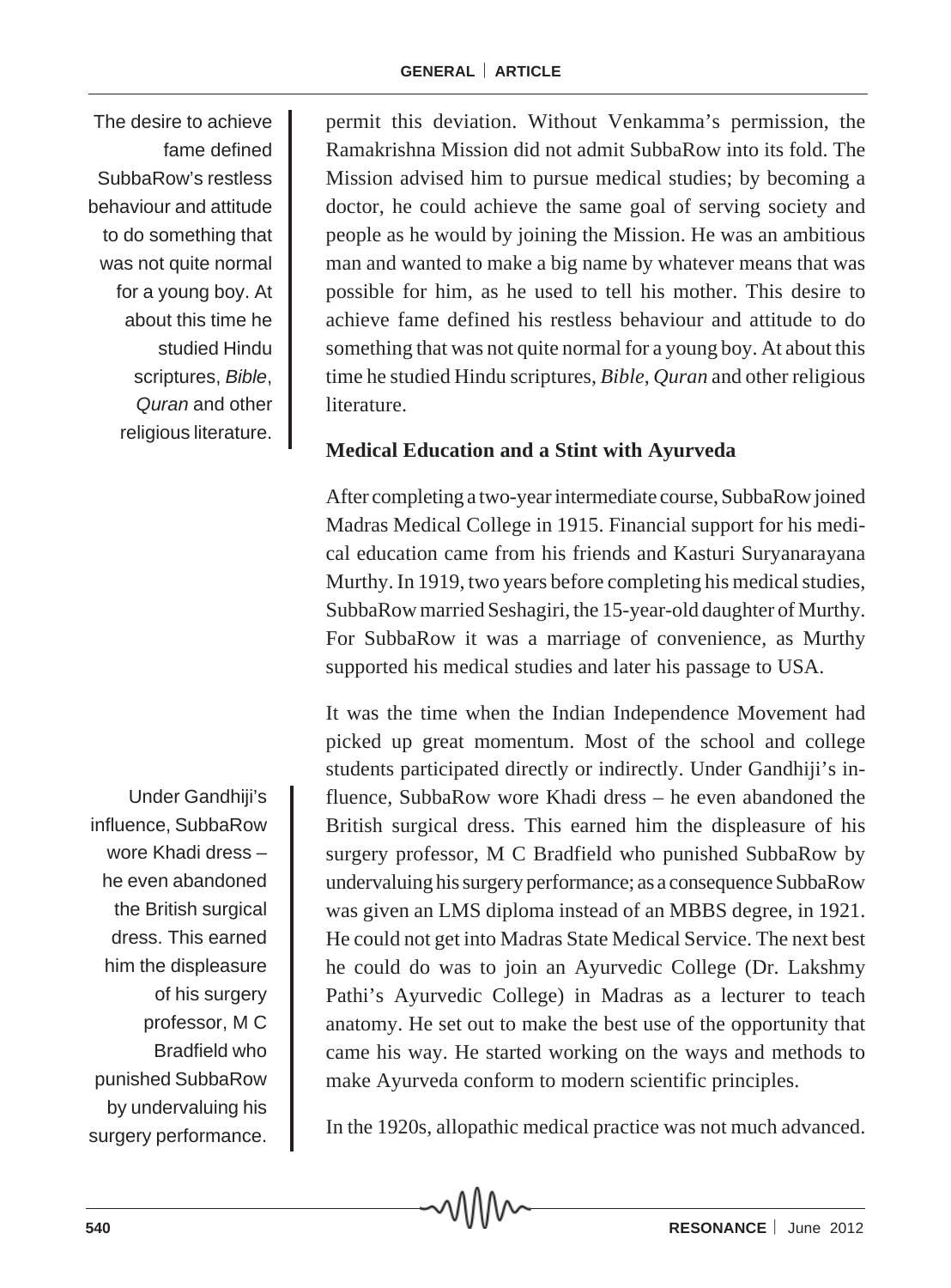There were very few drugs available to control a vast number of diseases. Though scientists like Pasteur, Ehrlich and others had discovered vaccines and chemicals to fight certain diseases, there were no antibiotics, no anticancer drugs, etc. Very few vitamins were known, very little was known about the formation or functions or constituents of biological molecules like proteins, DNA, RNA, etc. Compared to what we have today, the medical practice in the 1920s was quite primitive. In such a situation, an expert Ayurvedic practitioner possessed healing powers as good as, or probably even better than an allopathic medical practitioner. SubbaRow contemplated the possibility of obtaining potent drugs from Ayurvedic medicinal plants.

In the same year, his two brothers were afflicted with Tropical Sprue, and both died of this fatal disease, the elder one in July and the younger in August<sup>1</sup>. His brothers' death had a profound effect on the doctor in SubbaRow; he made it his life's mission to find an effective remedy to cure tropical sprue. This sudden unforeseen sad incident cost him his admission to Harvard School of Tropical Medicine in 1921. His association with Ayurveda became a disqualification for readmission there. However, his dogged efforts eventually got him admission a second time in 1923.

### **Journey to the Institution of his Dream**

Before applying to Harvard, SubbaRow had the opportunity to meet Dr. Kenrick of Philadelphia University, who was in Madras on the Rockefeller Foundation's anti-hookworm campaign. On observing the enthusiasm and passion of SubbaRow to discover cures for diseases, the doctor suggested that he should go to Harvard Medical School in Boston in order to realise his ambitious dreams. This cue was enough to motivate the enthusiastic SubbaRow to work out a way to achieve it. His father-in-law was sufficiently well-off and generous enough to finance his passage to Boston and some of his initial expenses there. The generosity of Suryanarayana Murthy is commendable, not just because he was providing financial help, but he was willing to let his son-in-

 SubbaRow contemplated the possibility of obtaining potent drugs from Ayurvedic medicinal plants.

<sup>1</sup> This information is based on SubbaRow's letter to the Dean of Harvard Medical School.

> The generosity of Suryanarayana Murthy is commendable, not just because he was providing financial help, but he was willing to let his sonin-law go while Seshagiri was pregnant.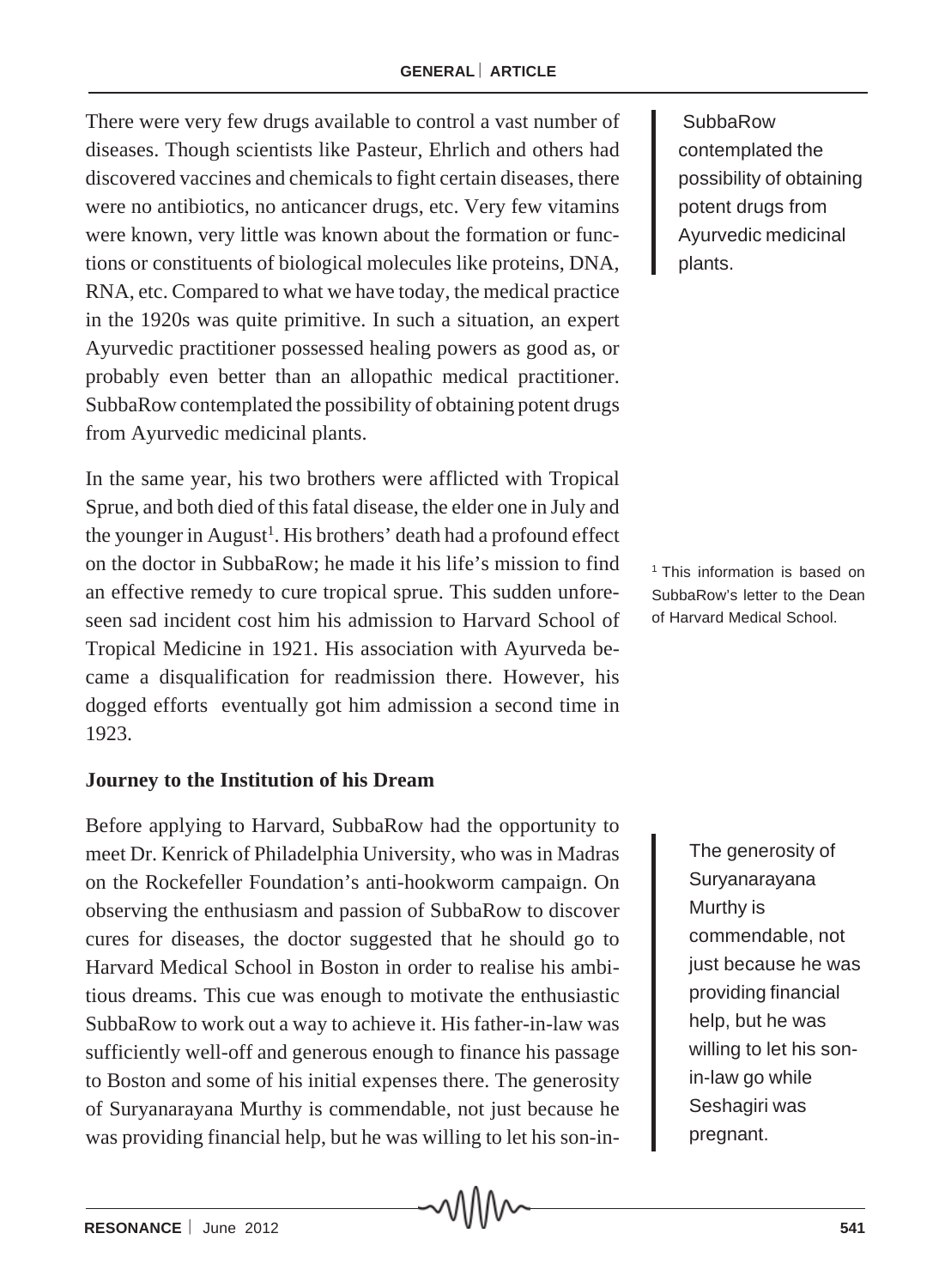2 SubbaRow mentions in one of his letters to his father-in-law dated *circa* end of 1923, that there were only about 300 Indian students in the whole of the US, and only 23 of them in Boston. Compare this to today's number of more than 100,000 Indian students studying in various universities across the US.

law go while Seshagiri was pregnant. To add to that, it was an era of very poor communication, and it was not so common for Indians to go to the United States<sup>2</sup>.

SubbaRow travelled to the US via London by steamers. His finances were insufficient to purchase a ticket even for third class, which forced him to stay on deck during the journey. He was the only vegetarian on board, but he had no trouble finding meat-free meals. Luckily, he did not suffer from seasickness or any other illness during the voyage, which took about a month during September–October of 1923. He arrived in Boston on the 26th of October 1923, and enrolled in the Harvard School of Tropical Medicine for a diploma course. This was necessary for him to get admission to the Medical School as his Indian degree was considered inadequate for his admission there.

# **At the School of Tropical Medicine**

SubbaRow had come to Boston with very little money, but managed to enrol for the course. Richard Strong, the Director of Harvard School of Tropical Medicine, was very helpful and provided him working facilities in the laboratory and a scholarship. SubbaRow would also request his father-in-law to send him money. But, to sustain himself he needed additional regular income, and for this he worked in Peter Brent Bright Hospital in Boston from 7 to 1 in the night after attending classes from 9 to 5 in the day. He had very little time left to sleep or do other things. He had no choice but to slog, in order to survive and move forward. Despite so much of work and a tight schedule, SubbaRow used to write nice, long letters very regularly to his relatives, particularly to his wife (in Telugu) and father-in-law (in English), reporting about his life in America and enquiring about his people in India. The letters mirror his writing skills and personality.

SubbaRow's letters mirror his writing skills and personality.

On April 12, 1924, Seshagiri gave birth to a baby boy in Anaparthi, her parents' place. SubbaRow was not very excited about it. He was a great believer in astrology, fate, the existence of the soul, etc. His astrological calculations predicted that his son would not survive long after birth. Unfortunately, the prediction came true,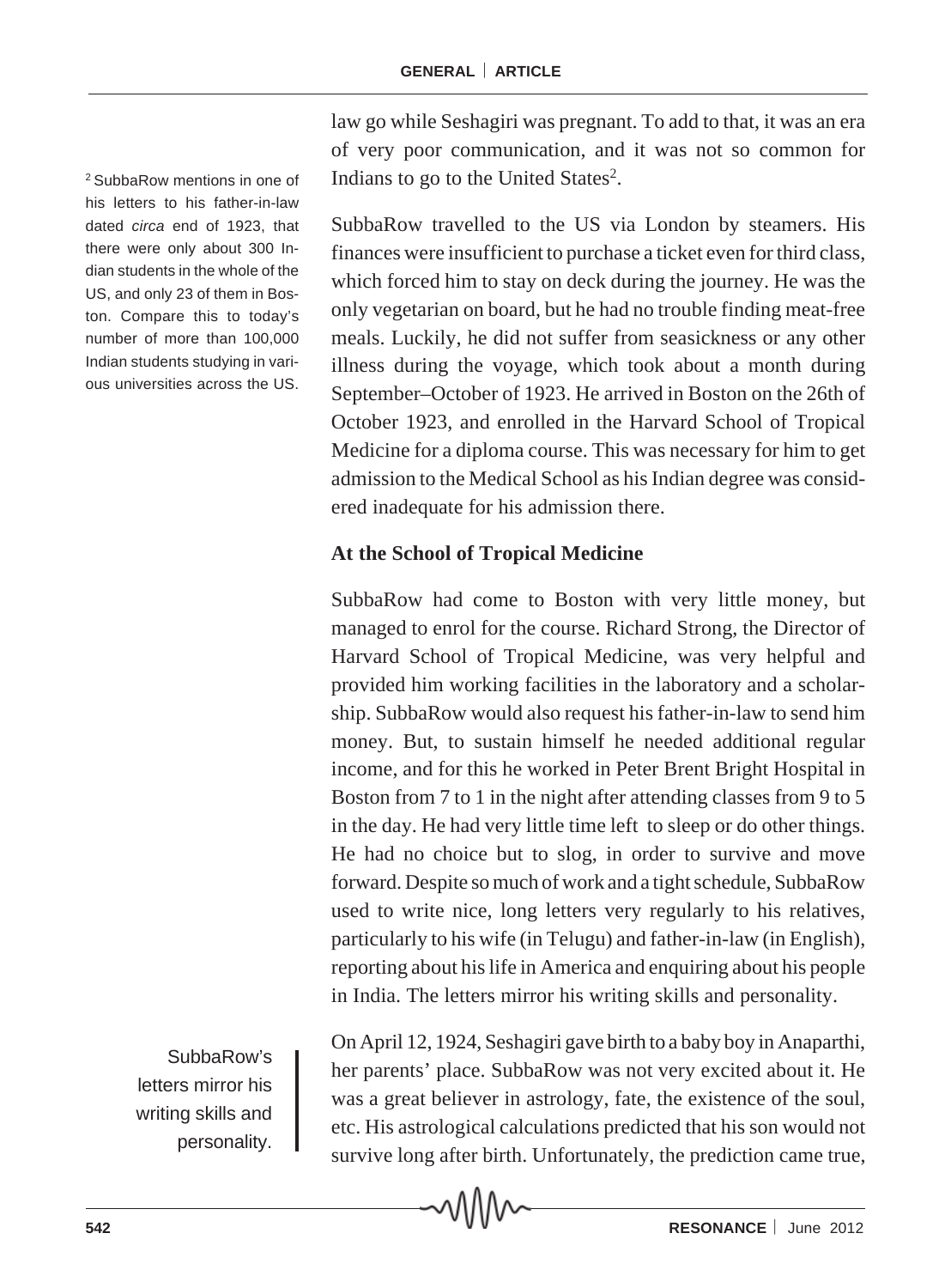and on the 24th of December, the boy succumbed to Erysipelas (Sarpi), less than nine months after birth.

#### **Phosphorus, Phosphocreatine and ATP**

SubbaRow obtained his Diploma in Tropical Medicine in June 1924, and joined Harvard Medical School for the PhD programme in Biochemistry in the Department of Biological Chemistry. Cyrus Hartwell Fiske (1890–1978), an Associate Professor, was his research guide. The department was headed by Otto Folin. At the time, there was much interest and activity in the chemistry of phosphorus in living organisms. SubbaRow was assigned to develop a reliable, rapid, analytical method for the determination of phosphorus in body fluids. The intelligence, experimental skills and hard work of SubbaRow produced a simple, accurate colorimetric method for the determination of inorganic as well as organic phosphorus, within a short period of time. The work was published soon in the *Journal of Biological Chemistry* [1]. The paper was instantly accepted by the scientific community and became a part of biological chemistry textbooks in 1925. Even today, the Fiske–SubbaRow procedure is one of the popular methods used widely for the determination of phosphorus [2]. The paper has become one of the most highly cited classics [3]. The principle of the method is as follows.

The phosphate in biological extracts is converted into ammonium phosphomolybdate. Molybdenum(VI) in the latter is reduced to molybdenum(V) to get the intense blue species. See equations (1) and (2). Earlier, the reduction was effected by hydroquinone, which was not satisfactory. After trying several other reagents, SubbaRow succeeded in finding 1,2,4-aminonaphthosulphonic acid, to be the right one for getting accurate results. It was somewhat serendipitous, as SubbaRow tried several chemicals available in the laboratory.

$$
7 H_3PO_4^{3} + 12(NH_4)_6Mo^{VI}7O_{24} + 51H^+ \longrightarrow
$$
  
7 (NH<sub>4</sub>)<sub>3</sub>PO<sub>4</sub> 12Mo<sup>VI</sup>O<sub>3</sub> + 51NH<sub>4</sub><sup>+</sup> + 36 H<sub>2</sub>O (1)

The intelligence, experimental skills and hard work of SubbaRow produced a simple, accurate colorimetric method for the determination of inorganic as well as organic phosphorus, within a short period of time.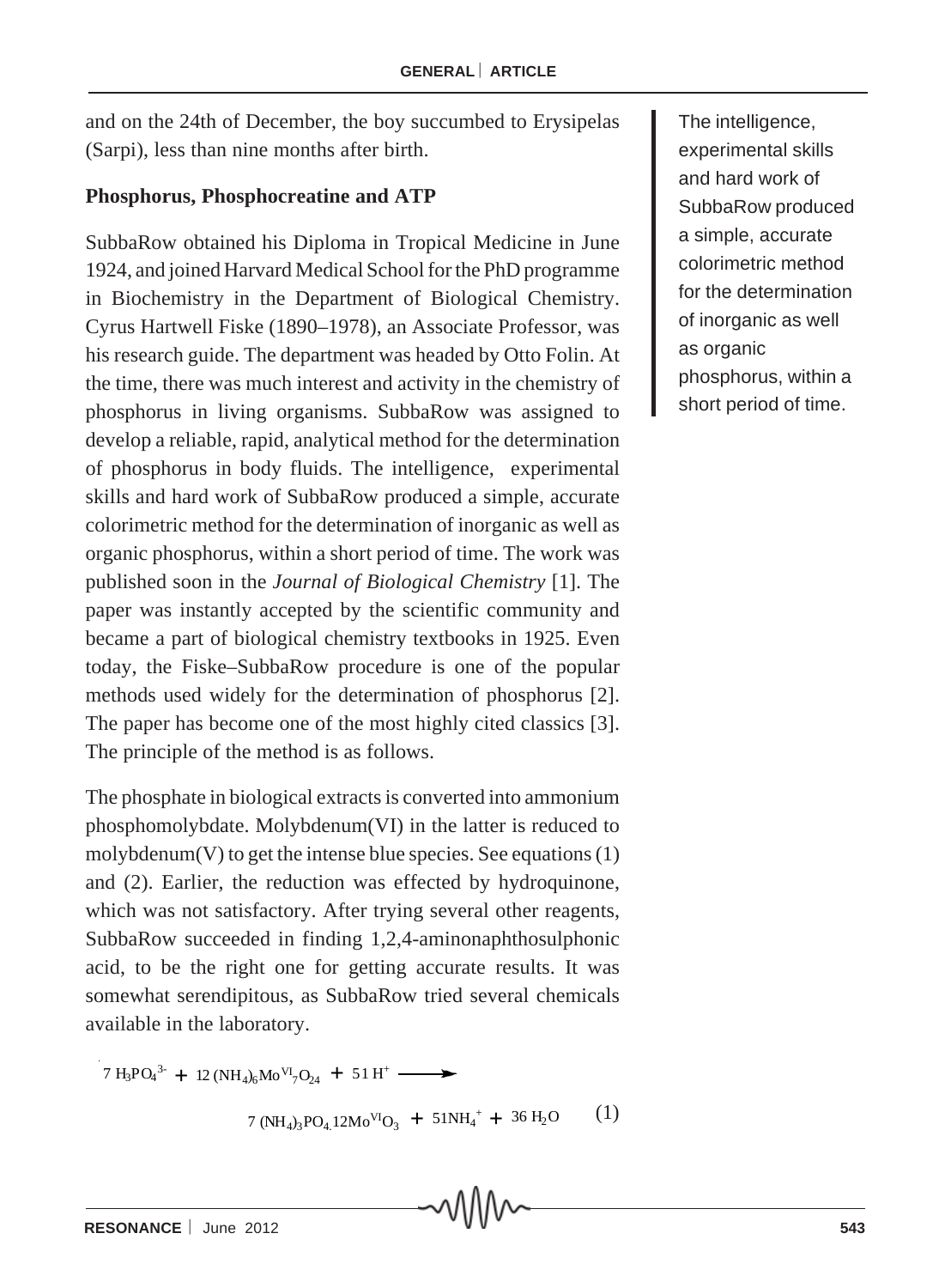Along with the discovery of phosphocreatine, SubbaRow's method for analysis of phosphorus became the basis for isolation and identification of adenosine triphosphate (ATP, **2**).

$$
[PMo^{VI}{}_{12}O_{40}]^{3-} + 4 e^- \longrightarrow [PMo^{V}{}_{4}Mo^{VI}{}_{8}O_{40}]^{7} \tag{2}
$$

As the method was accurate and reliable, Fiske and SubbaRow used it to determine phosphorus content in various biological samples. They were able to show that muscle filtrate was phosphocreatine (**1**) having a phosphate group bound to a creatine molecule and not just inorganic phosphate as was believed earlier. They made a thorough investigation of its chemical and physical properties, and showed that it hydrolyzed when muscles contracted and reformed when they relaxed.



Along with the discovery of phosphocreatine, SubbaRow's method for analysis of phosphorus became the basis for isolation and identification of adenosine triphosphate (ATP, **2**). He demonstrated, as in the case of phosphocreatine, that one or two phosphate groups break away from ATP by hydrolysis during muscle contraction, which releases energy and results in the formation of adenosine diphosphate (ADP, **3**), or adenosine monophosphate (AMP, **4**). This is the energy that is used for driving biochemical reactions in living organisms (*Scheme* 1).



**Scheme 1.** Hydrolysis of ATP to ADP and AMP and the energy produced thereby.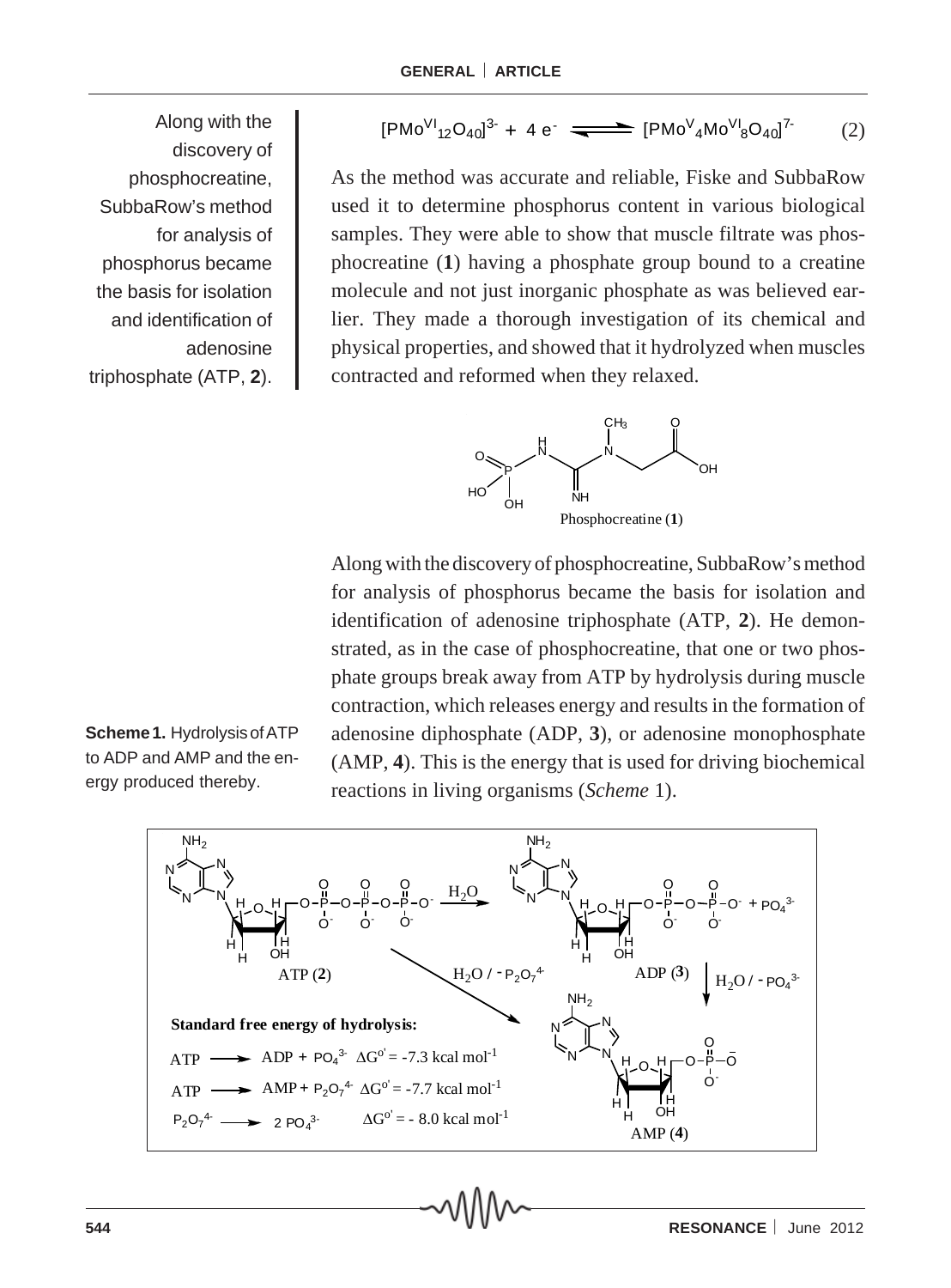Ironically, Fiske and SubbaRow did not get full credit for the ATP discovery. Instead, Karl Lohmann, a scientist working in the laboratory of Otto Meyerhof (1922 Nobel Laureate) in Germany, announced his similar findings at the 13th International Physiological Congress held in Boston, where Fiske and SubbaRow were also present. Lohmann had used Fiske–SubbaRow method for phosphate analysis. It seems Lohmann had some discussions earlier with Fiske on this, from which Lohmann gained much. In the light of this background, Lohmann's announcement of his characterisation of 'Adenylphosphate', as he had called ATP, upset Fiske. But it was a bit too late and the damage had been done. However, in order to retrieve the situation, Fiske saw to it that SubbaRow presented their work also in the same conference. Presently the credit is given jointly to Lohmann as well as Fiske and SubbaRow for independently discovering ATP, though most books mention only Lohmann's name. Both published their work at about the same time in 1929 [5].

With so much of path-breaking novel work in phosphorus biochemistry published in six historic papers, SubbaRow obtained a PhD degree in biochemistry from Harvard Medical School in 1930.

# **Faculty Position Eludes at HMS**

Soon after, he was appointed as Teaching Fellow, a junior teaching position at HMS which enabled SubbaRow to do independent research. However, he was denied any PhD students, separate laboratory and analytical facilities, possibility of research collaboration with other scientists, etc., usually enjoyed by higher faculty members. This severely restricted his creative genius. He had to be satisfied with working alone and hard at a time when it was common for a scientist of his calibre to have research projects, research assistants and collaborators.

During the early nineteen thirties, SubbaRow continued to work on phosphorus compounds extracted from spleen, liver, pancreas and kidney and isolated 7–8 compounds. As he was still formally under the supervision of Fiske, the latter had taken the responsibility to write up the work for publication. But Fiske,

Ironically, Fiske and SubbaRow did not get full credit for the ATP discovery.

SubbaRow was denied any PhD students, separate laboratory and analytical facilities, and possibility of research collaboration with other scientists. This severely restricted his creative genius.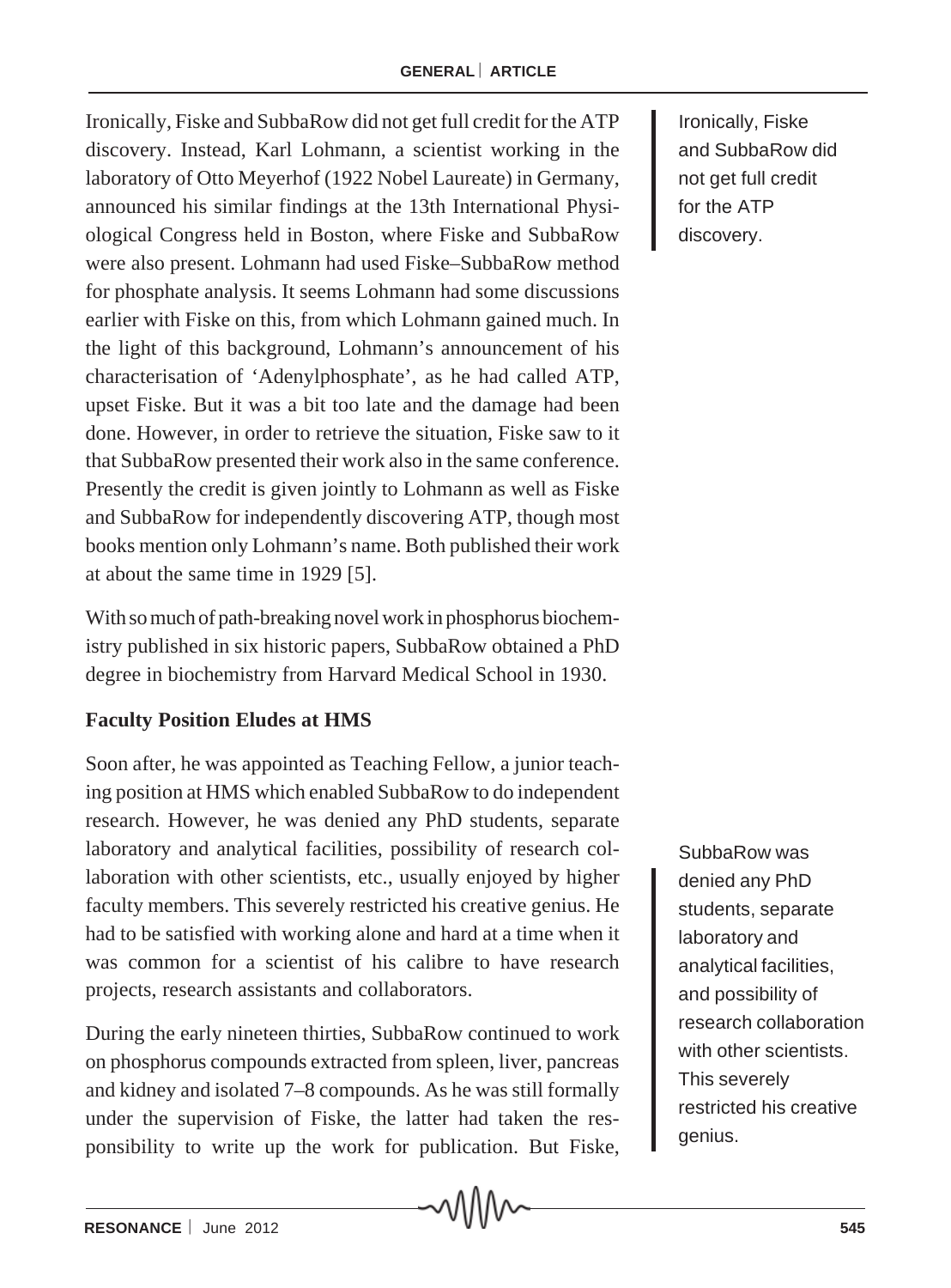"SubbaRow had isolated several phosphorus compounds which were most likely nucleotides associated with RNA synthesis, and they had to be rediscovered by other scientists, because he was not allowed to publish that work". – *George Hitchings*

> To save the day for Fiske, SubbaRow declared that he did not make any contribution to the ideas, but just provided a pair of hands to realise Fiske's ideas in the laboratory. It was a terrible sacrifice.

inexplicably, never did it. In this context, George Hitchings, (1988 Nobel Prize in Medicine), who was SubbaRow's colleague in Fiske's laboratory, is believed to have remarked in 1965, that "SubbaRow had isolated several phosphorus compounds which were most likely nucleotides associated with RNA synthesis, and they had to be rediscovered by other scientists, because he was not allowed to publish that work". This shows how SubbaRow's efforts were in vain, and this perhaps delayed considerably the understanding of RNA.

In 1935, SubbaRow had to face a very unusual situation. Fiske was being considered for promotion from Associate Professor to full Professor. For this, the work on phosphorus, phosphocreatine and ATP was being taken as the basis, but the entire planning of the research and the imaginative ideas leading to it had to be Fiske's. It was known then that SubbaRow's share of credit for these discoveries was probably more or at least equal to Fiske's. But to save the day for Fiske, SubbaRow declared that he did not make any contribution to the ideas, but just provided a pair of hands to realise Fiske's ideas in the laboratory. It was a terrible sacrifice, because of which SubbaRow could never fulfil his dream of becoming a full faculty member, and have his own research team at HMS. He was appointed as an Instructor in 1936 and an Associate in 1938, which were still not completely independent teaching positions.

# **Moves to Lederle Laboratories**

The liver extract had caught the attention of the medical world then, as it was known to be curative for several deficiency diseases, particularly some forms of anaemia. Extraction, concentration and purification of organ constituents were jobs that required great skill and a lot of experience. SubbaRow had both in abundance. William Bell, the President of American Cyanamid, the parent company of Lederle Laboratories at Pearl River, New York State, had noticed the unequalled expertise of SubbaRow and had enlisted his services to guide them in making liver and other organ preparations. For this SubbaRow used to spend his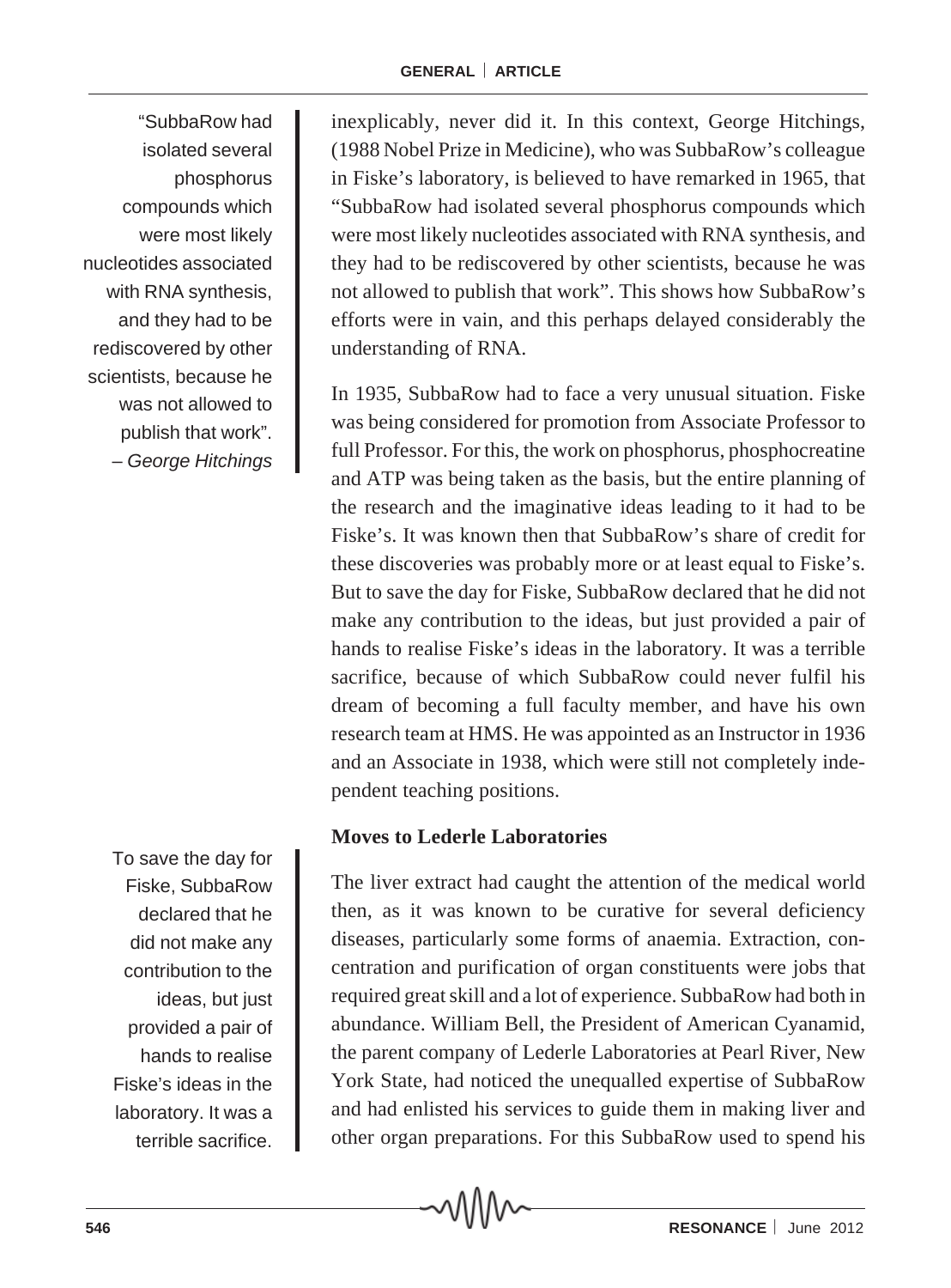weekends at Lederle Laboratories (Pearl River is about 340 km from Boston). Lederle had a rabbit farm to make sera and vaccines, and to use the animals for testing new medicinal preparations.

The Lederle people recognised SubbaRow's intellectual capabilities, commitment, hard work and honesty, which were not adequately rewarded in the HMS. William Bell used the opportunity and offered him a job in Lederle Laboratories. This eventually culminated in SubbaRow moving there in May 1940, as the Associate Director of Research. A new chapter in SubbaRow's life had begun, which was highly fruitful in terms of his contributions to discovery of vitamins, antibiotics and other drugs which have helped millions of people to live longer and healthier. He was soon elevated to the position of Director of Research.

The Department of Biological Chemistry at HMS gave SubbaRow a grand farewell party with speeches of plaudits and dinner befitting a well-established faculty member.

#### **Anaemia and Folic Acid**

Many diseases result from dietary dificiencies, and some of them used to be treated by feeding the patients with specific organs. Pernicious anaemia used to be cured in this manner, particularly by including 400 g of liver in a patient's daily diet. Since this was not practical, scientists had focused on using organ extracts instead. Lederle Laboratories was playing a leading role in this research, and collaborated with doctors and scientists working in hospitals and research institutions.

It was supplying spleen extract to Richard Lewisohn, a surgeon at the Mount Sinai Hospital, New York, who was investigating the extract's effectiveness in the treatment of cancer. He also used yeast and barley extracts in treating breast cancer patients. The results were promising, but not satisfactory. While SubbaRow was still at HMS, Lederle used to supply livers or liver extract to him in return for his technical help in their organ extraction work. In 1943, SubbaRow and his group isolated folic acid from liver

The Lederle people recognised SubbaRow's intellectual capabilities, commitment, hard work and honesty, which were not adequately rewarded in the HMS. William Bell used the opportunity and offered him a job in Lederle Laboratories.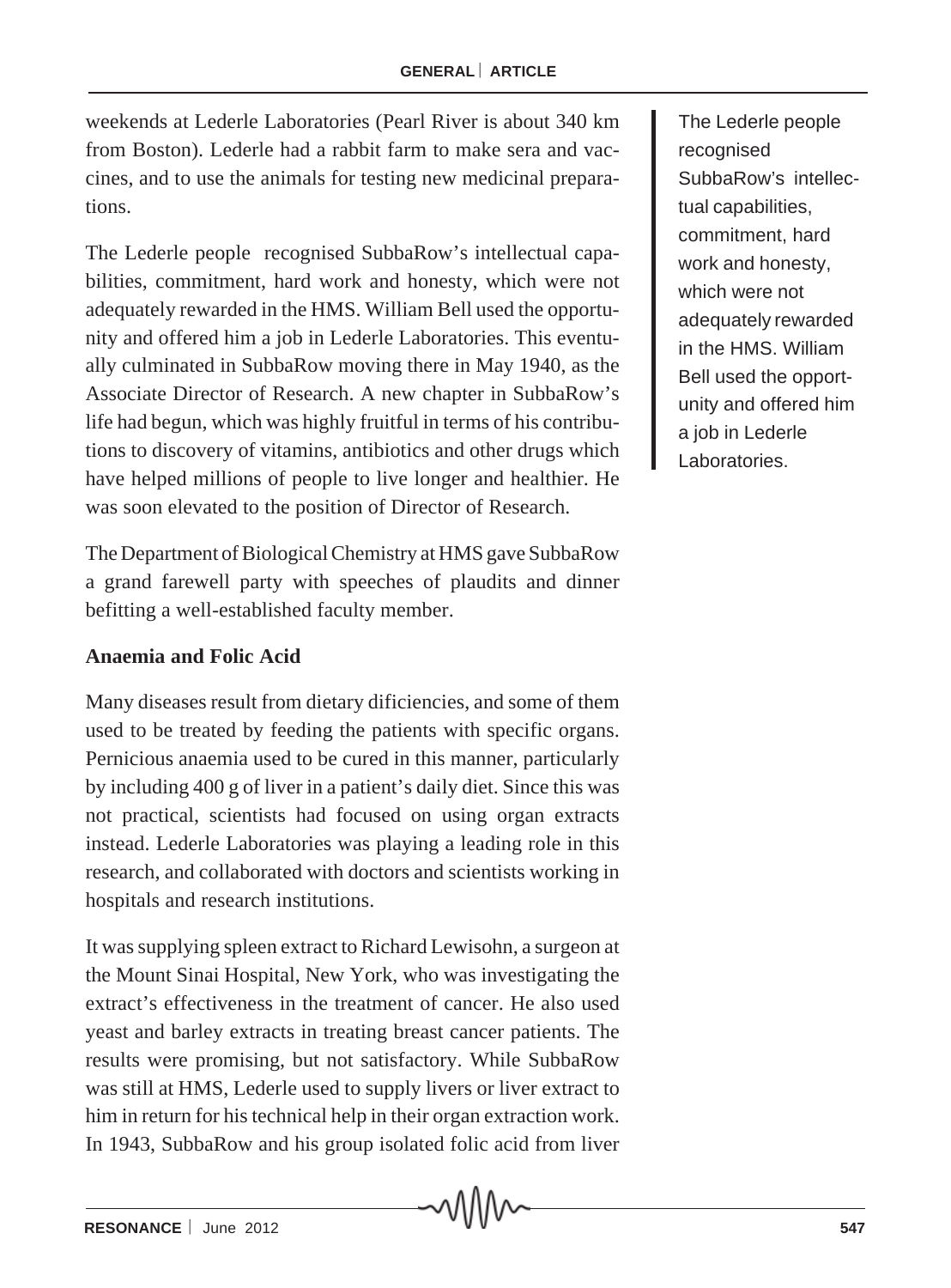

**Scheme 2**. Synthesis of folic acid (pteroylglutamic acid).

extract as a part of the investigation to find the active principle in it, which was found to be effective in curing pernicious anaemia. The work on pernicious anaemia was conducted in the 1930s by Lucy Wills in Haffkine Institute, Bombay (Mumbai). Wills had noticed dietary deficiency that caused this disease among wheateating pregnant women of poorer sections in India. She also found that liver extract was a cure for this. The chemical that might be responsible for the cure was called Wills' factor.

 Lucy Wills had noticed dietary deficiency that caused pernicious anaemia among wheat-eating pregnant women of poorer sections in India. She also found that liver extract was a cure for this. The chemical that might be responsible for the cure was called Wills' factor.

Because of its importance in curing certain dietary deficiencies in humans, chicken, and other animals, there was considerable competition in unravelling its chemistry. Eventually, vitamin  $B_{0}$ , or folic acid, was isolated, its chemical identity was established by chemical degradation methods and then it was synthesized by SubbaRow and his colleagues (*Scheme* 2) [6]. It was named folic acid because it was first isolated by Mitchell *et al*. in 1941 from spinach leaves, (Latin, *folium* = leaf) [6]. Some of the names among many for folic acid are folicin, vitamin Bc, *Lactobacillus casei* factor, pteroylglutamic acid, etc. SubbaRow continued to work on other constituents of the liver extract and came very close to isolating vitamin  $B_{12}$ .

# **Folic Acid Antagonists and Cancer Chemotherapy**

Folic acid cures pernicious anaemia by promoting the growth of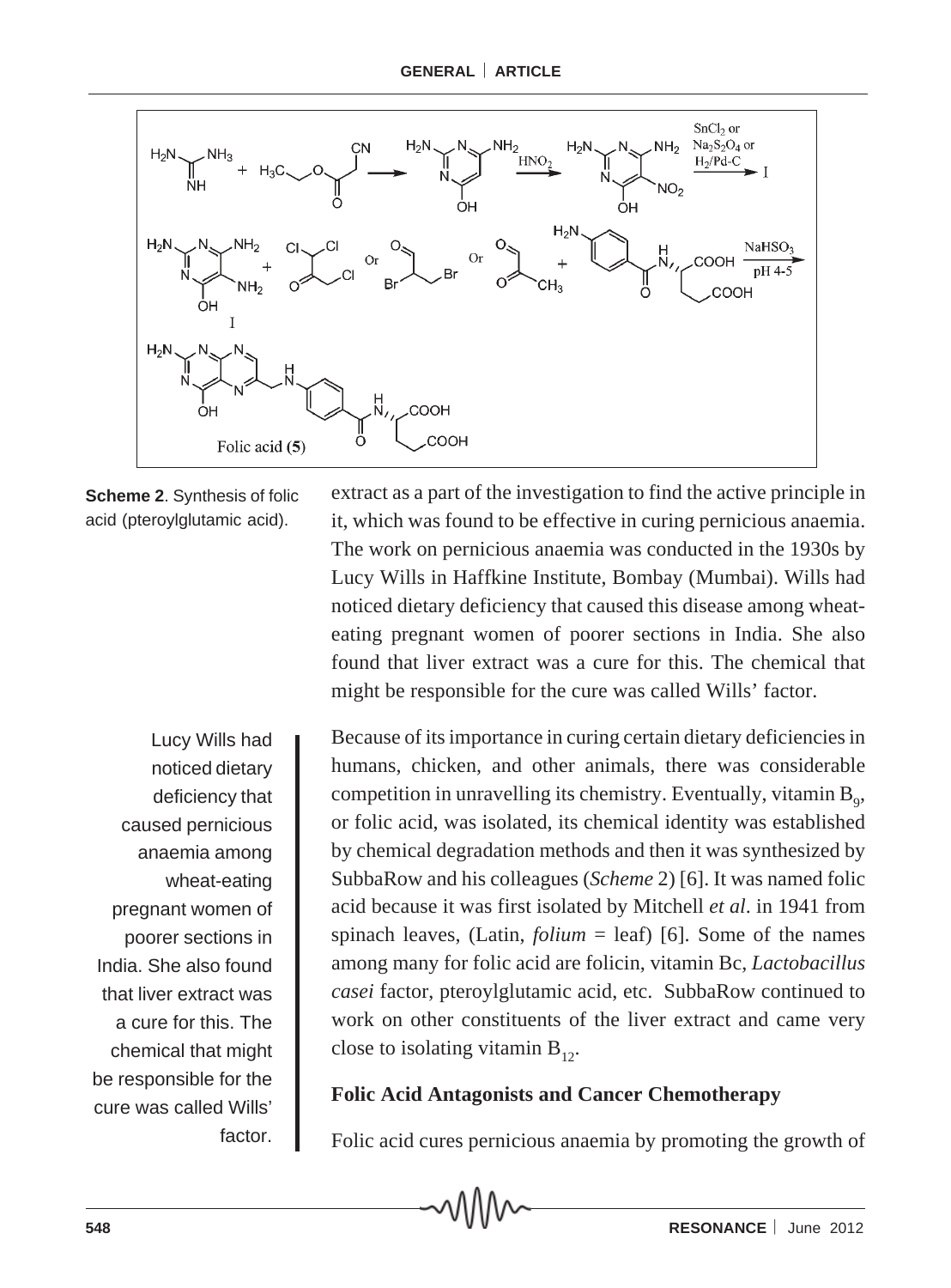white blood cells in bone marrow. From this observation, the idea to treat leukaemia emerged. If folic acid helps blood cell growth, then a compound that hinders its function must be able to reduce cell proliferation. Based on this line of thought, SubbaRow and colleagues started work on synthesizing folic acid conjugates and antagonists to test as antileukaemia drugs by changing 2-amino and 4-hydroxy groups on triaminopyrimidine (I) and substituents on amino and benzoyl amide groups in *Scheme* 2. For clinical tests, SubbaRow collaborated with Sidney Farber, his former colleague at Harvard, working at the Children's Medical Centre in Boston [7]. Farber's initial treatment of cancer patients with folates<sup>3</sup>, diopterin, and teropterin showed acceleration of the leukaemia process, suggesting the use of a drug that should function as antifolate.

Though the yields of folic acid were moderate, the success of its synthesis paved the way for the synthesis of its analogues and derivatives needed to carry out clinical tests, by modifying pterin, *p*-aminobenzoic acid or glutamic acid parts. Lewisohn's work had shown that pteroyltriglutamic acid (three glutamic acid moieties, instead of one in folic acid), called teropterin, inhibited cancer in mice, but not folic acid. Therefore, when Farber started chemical trials, he started with diopterin (two glutamic acid groups) and teropterin. Both were found to accelerate cell multiplication instead of inhibiting it. Therefore, pteroylaspartic acid (**6**) was made and supplied to Farber in the spring of 1947. It gave promising results and this turned out to be the first folic acid antagonist. Then, aminopterin (**7**) was used which produced remissions in acute leukaemia and the treatment has been hailed as the "landmark in cancer therapy as it showed that an antimetabolite could be an antineoplastic agent..."

Lewisohn's work had shown that pteroyltriglutamic acid (three glutamic acid moieties, instead of one in folic acid), called teropterin, inhibited cancer in mice, but not folic acid.

3 Folates are B group vitamins including folic acid and related naturally occurring compounds. Synthetic compounds with similar medicinal properties are also called folates.

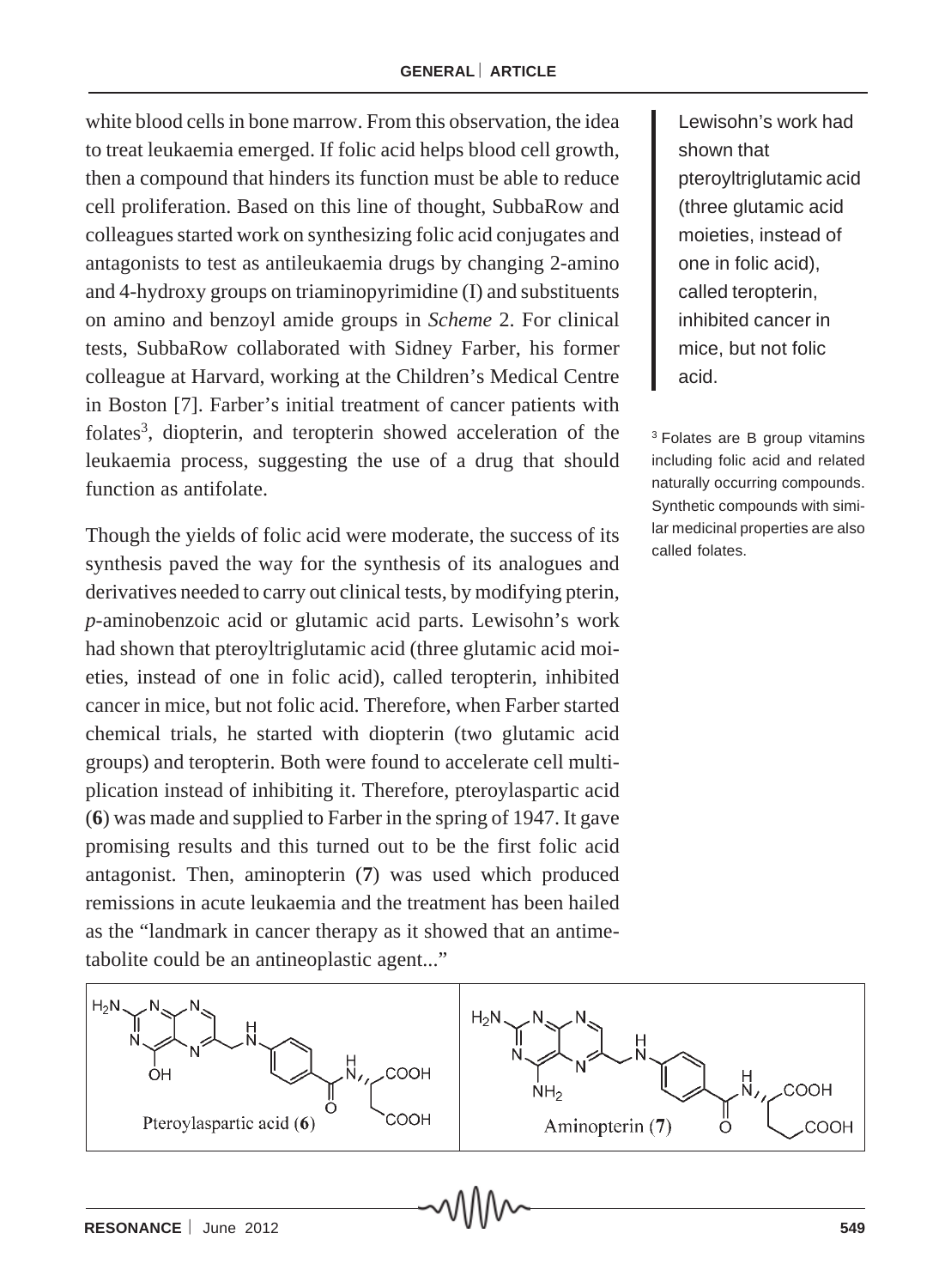

**Scheme 3**. Synthesis of methotrexate or A-methopterin.

"Through him and through his able colleagues who synthesized and made available a large series of folic acid antagonists, we were able to apply... to the treatment of children who were dying of acute leukaemia." *– Farber*

Farber gave full credit to SubbaRow, "The present plan of study concerning the action of folic acid antagonists was along the lines decided with Dr. SubbaRow in the spring of 1947..." He further says, "Through him and through his able colleagues who synthesized and made available a large series of folic acid antagonists, we were able to apply... to the treatment of children who were dying of acute leukaemia."

The search for other antifolate drugs continued, which were more potent and at the same time less toxic, or in other words, the compounds that showed better therapeutic index. The quest yielded methotrexate (**8**), which is called the 'miracle drug' in the treatment of a variety of cancers and several other diseases (*Scheme* 3). In recent years methotrexate is being used to treat several other diseases like immune deficiency, psoriasis, rheumatoid arthritis, to name a few.

# **Diethylcarbamazine (Hetrazan)**

During the same period when SubbaRow was supervising the historical discoveries in the treatment of anaemia, tropical sprue and cancers with folic acid and its modified versions, he was also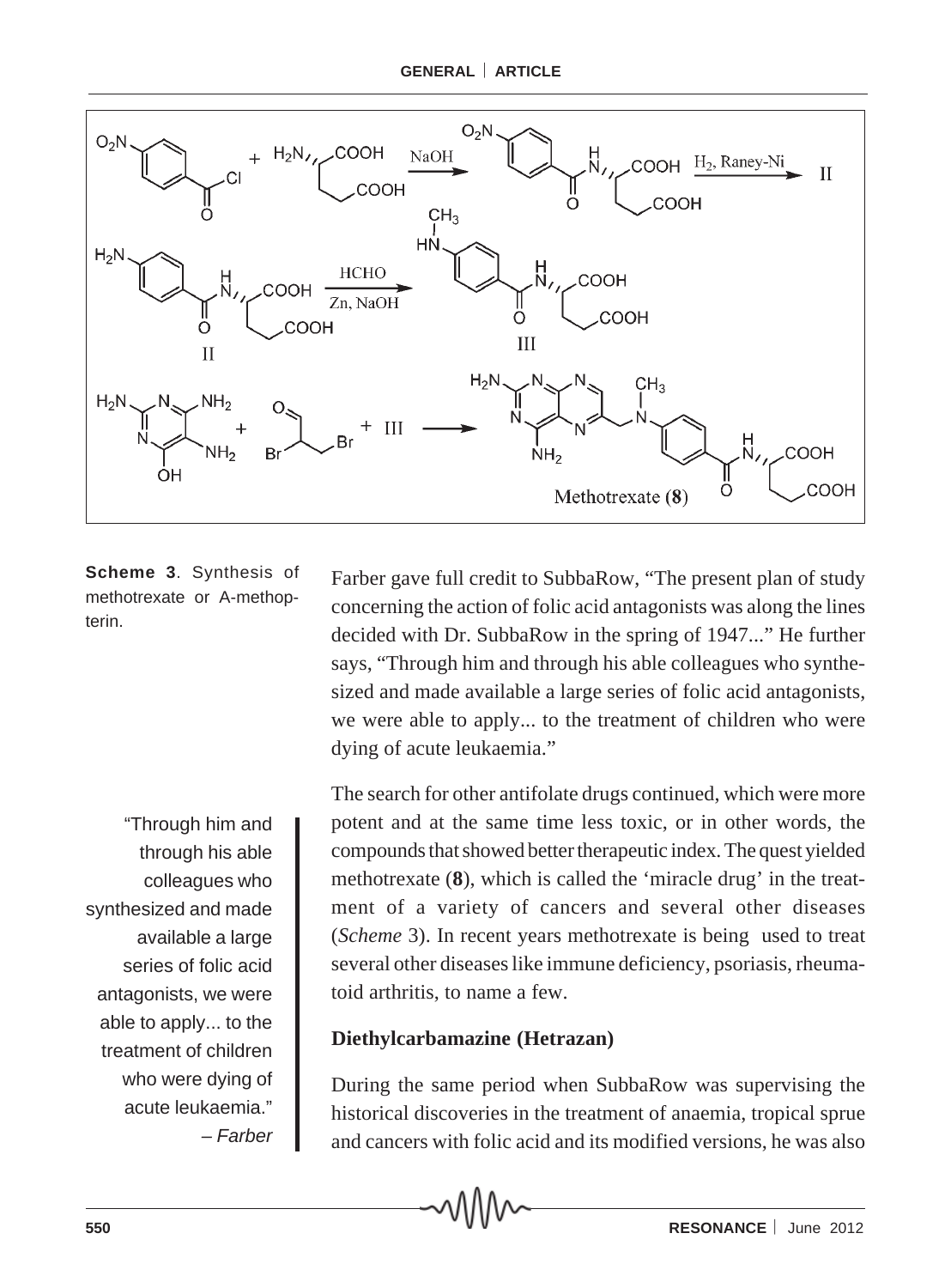

guiding research in tackling filariasis<sup>4</sup> which afflicts a large population of many countries in Asia (including India), Africa and South America. It is endemic to even some of the advanced countries. They synthesized and screened a large number of organic compounds. The search had a happy ending when they discovered diethylcarbamazine (DEC) (**9**) in 1946 [8], which was found to be effective against filariasis. It was synthesized as shown in *Scheme* 4. It is still the most widely used drug in the treatment of filariasis and is recommended by the WHO. It is effective against both macrofilarial and microfilarial parasites and is the drug of choice prescribed for most cases of filariasis. DEC came from Lederle Laboratories as a result of hard work of the researchers guided by SubbaRow.

#### **Tetracycline**

The discovery of penicillin in the late 1930s and streptomycin in the early 1940s ushered in the era of antibiotics. It was clear that two antibiotic drugs were just a small fraction of a large number of such drugs waiting to be discovered. This made several pharmaceutical industries to rush into this area. Lederle could not be left behind. In the mid 1940s, SubbaRow engaged Benjamin Duggar, who was Professor of Botany at University of Missouri and Chair of Plant Physiology at Cornell, Acting Professor of Biological Chemistry, Washington University Medical School, and Professor of Plant Physiology at the University of Wisconsin, and had just retired from university service at 70. As a plant pathologist he had over fifty years of experience in the physiology of fungi. He was appointed by Lederle as a consultant in mycological research and production. As the Second World War was coming to a close, the American soldiers from all over the world were requisitioned by Lederle to bring, while returning

**Scheme 4**. Synthesis of diethylcarbamazine (DEC).

4 We are familiar with an extreme form of this disease, namely, elephantiasis or elephant leg disease. It is caused by nematodes (round worms) of filariodea family and spread by mosquitoes and black flies. If not treated, filariasis can be fatal.

> The search for an effective drug against filariasis had a happy ending when they discovered diethyl carbamazine (DEC) (**9**) in 1946.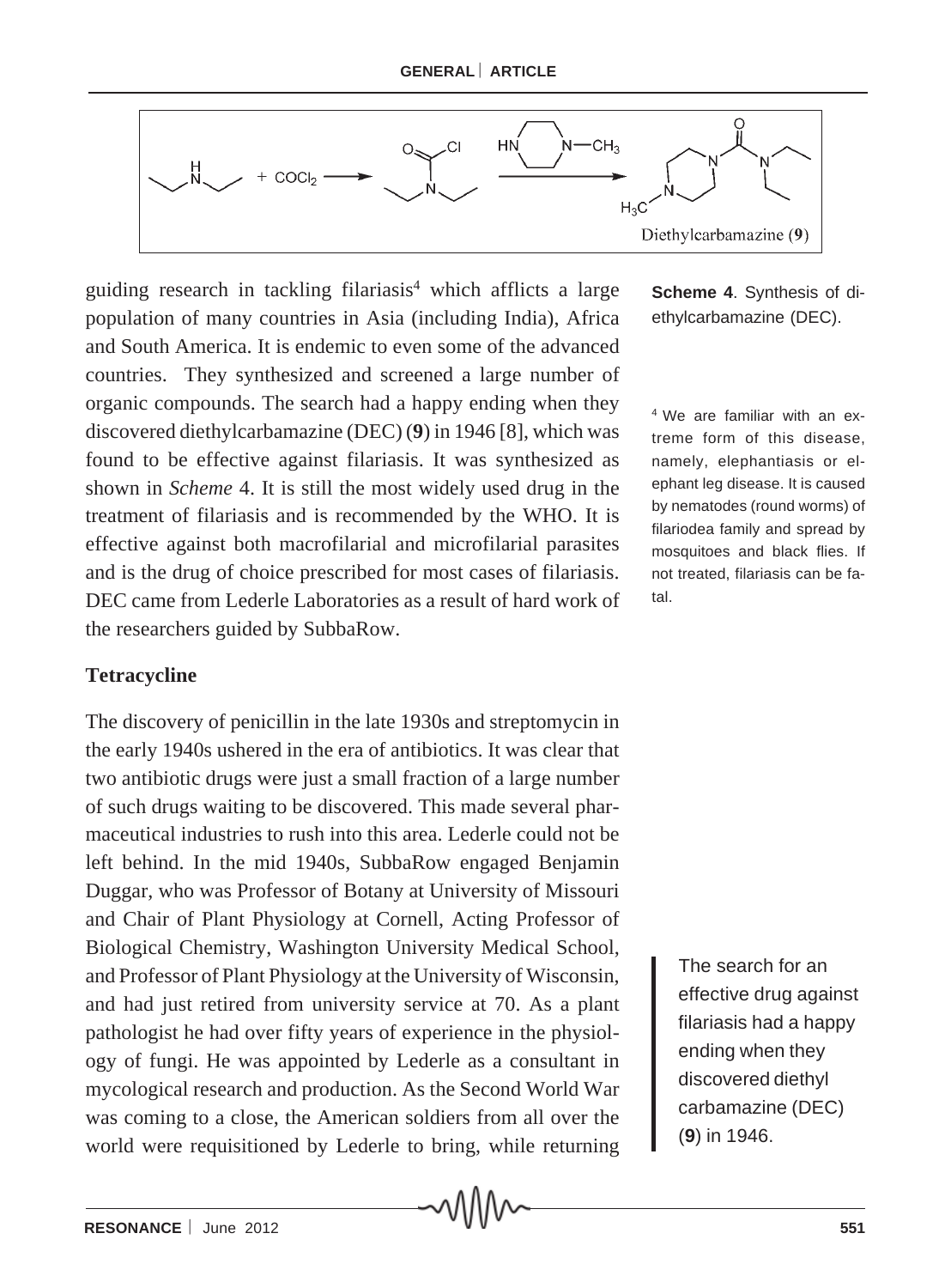At the end of a threeyear collaborative effort involving scores of researchers and excellent Lederle facilities, a golden yellow compound was extracted from *Streptomyces aureofaciens*. It was named as aureomycin (**10**).

When pneumonic plague epidemic broke out in 1994 in Surat city of Gujarat and a few other cities elsewhere in India, tetracycline was used to treat the affected patients. This brought the epidemic quickly under control.

home, soil samples from places where they served. Thousands of samples were collected and from many of them antibiotic producing organisms were isolated. Further work on isolation of the antibiotic molecules, their physiological tests, etc., for human disease control was carried out under the supervision of SubbaRow. At the end of a three-year collaborative effort involving scores of researchers and excellent Lederle facilities, a golden yellow compound was extracted from *Streptomyces aureofaciens* [9]. It was named as aureomycin (**10**) because of its golden colour (Latin, *aurum* = gold). It is the first broad-spectrum antibiotic effective against both Gram positive and Gram negative bacteria. In contrast, the wonder drug penicillin, introduced a few years earlier (1943), was useful in treating diseases caused by only Gram negative organisms, and streptomycin, which had come into use just then (1947), was effective only against Gram positive organisms. Soon after, tetracycline (**11**) was identified.

There are several other antibiotics, both natural and synthetic, closely related in structure to tetracycline and they are all collectively called tetracycline antibiotics. When pneumonic plague epidemic broke out in 1994 in Surat city of Gujarat and a few other cities elsewhere in India, tetracycline/tetracycline analogue was used to treat the affected patients. This brought the epidemic quickly under control, and the devastating impact that was expected was prevented. This reminded India of the services of SubbaRow and the next year (1995) his birth centenary was celebrated in medical institutions in many parts of the country. The Government of India released a commemorative stamp.

Besides his immensely important part in the discovery of



**552 RESONANCE**  $\overline{V}$  **V**  $\overline{V}$  **RESONANCE**  $\overline{S}$  June 2012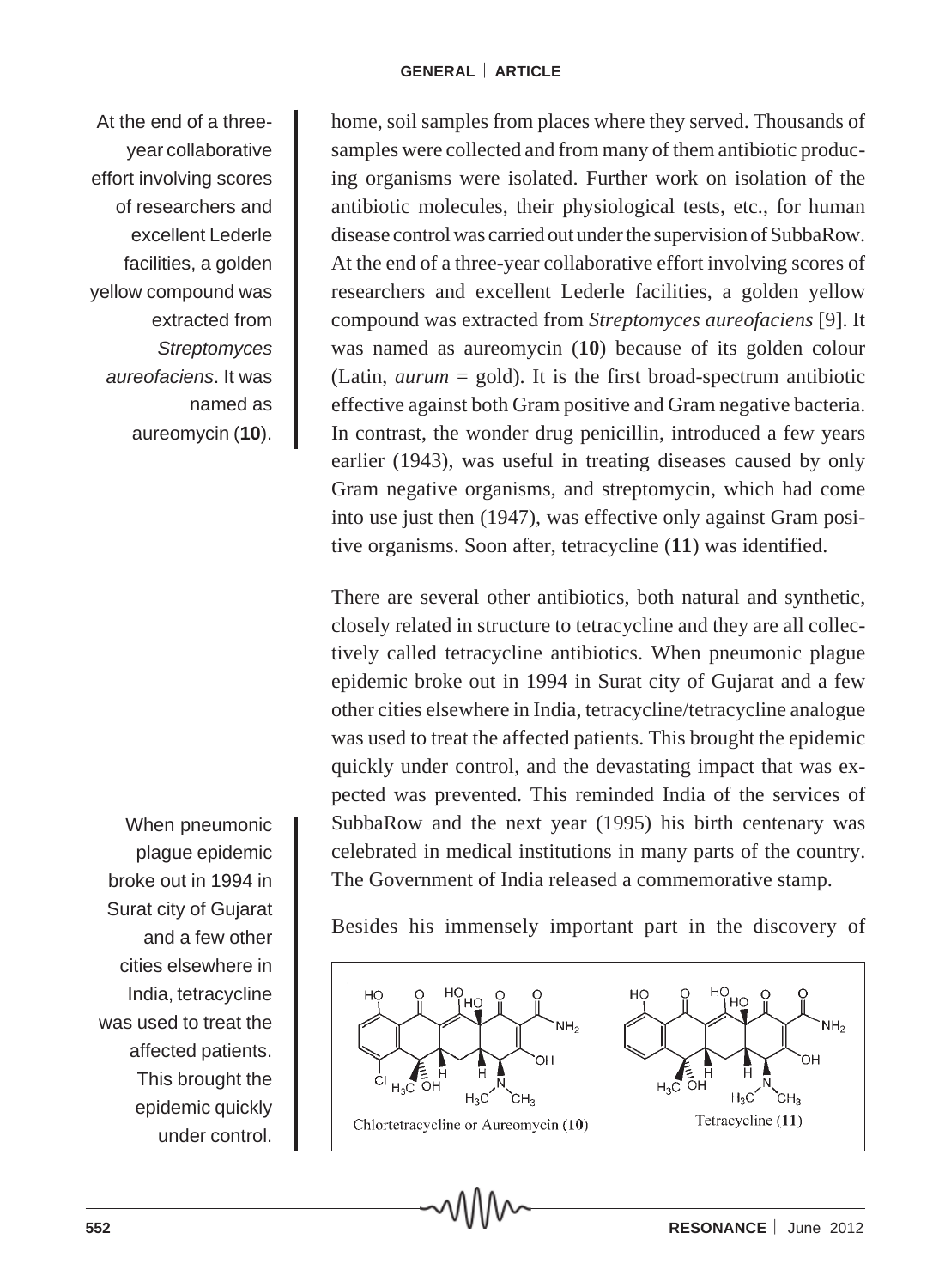phosphorus assay, phosphocreatine, ATP, folic acid, cancer drugs, antifilarial drug and antibiotics, SubbaRow significantly contributed to research on pantothenic acid (vitamin  $B_5$ ), vitamin $B_{12}$ , steroids, tuberculosis and blood pressure drugs and several others. Most of this work has been published in more than one hundred papers, but some of it has remained unpublished. He has a few papers on his Ayurveda research which he did while he was at Ayurveda College.

## **Personality**

Right from a young age SubbaRow was driven by an urge to become an important and famous person. In order to achieve this he did not mind to get away from the poverty ridden family to the distant unfamiliar Varanasi city or to become an ascetic in Ramakrishna Mission. When he failed in both, he took the education route to fulfil his ambition. In this pursuit, he had to face hurdles at every step, but he overcame each one of them with grit and determination. He borrowed money from friends, charities and well-wishers to finance his medical education. He married while still in the middle of his medical course in order to gain financial support from his well-off father-in-law. When he was given a choice to marry one of the two girls of the same family (not sisters), he chose the girl who was 13 years younger than him, but not the other who was just about a year younger. His calculation was that he need not start a family immediately, which would be an obstacle in his studies. After taking the job in Ayurveda College, which fetched him a very modest salary, he rented a small house where he led a frugal life with his wife and mother.

Once he decided that he would go to Harvard Medical School for higher studies, nothing could stop him. The first time he applied to HMS, he got admitted, but the family tragedy due to his brothers' death robbed him of the wonderful opportunity. When he tried the second time, the admission was denied. But he would not take 'No' for an answer; his persistent request made HMS to relent. He had no money to pay for his passage to Harvard and to bear at least the initial costs there. He requested his father-in-law SubbaRow significantly contributed to research on pantothenic acid (vitamin  $B_5$ ), vitamin B<sub>12</sub>, steroids, tuberculosis and blood pressure drugs and several others.

SubbaRow did not mind to get away from the poverty-ridden family to the distant unfamiliar Varanasi city or to become an ascetic in Ramakrishna Mission.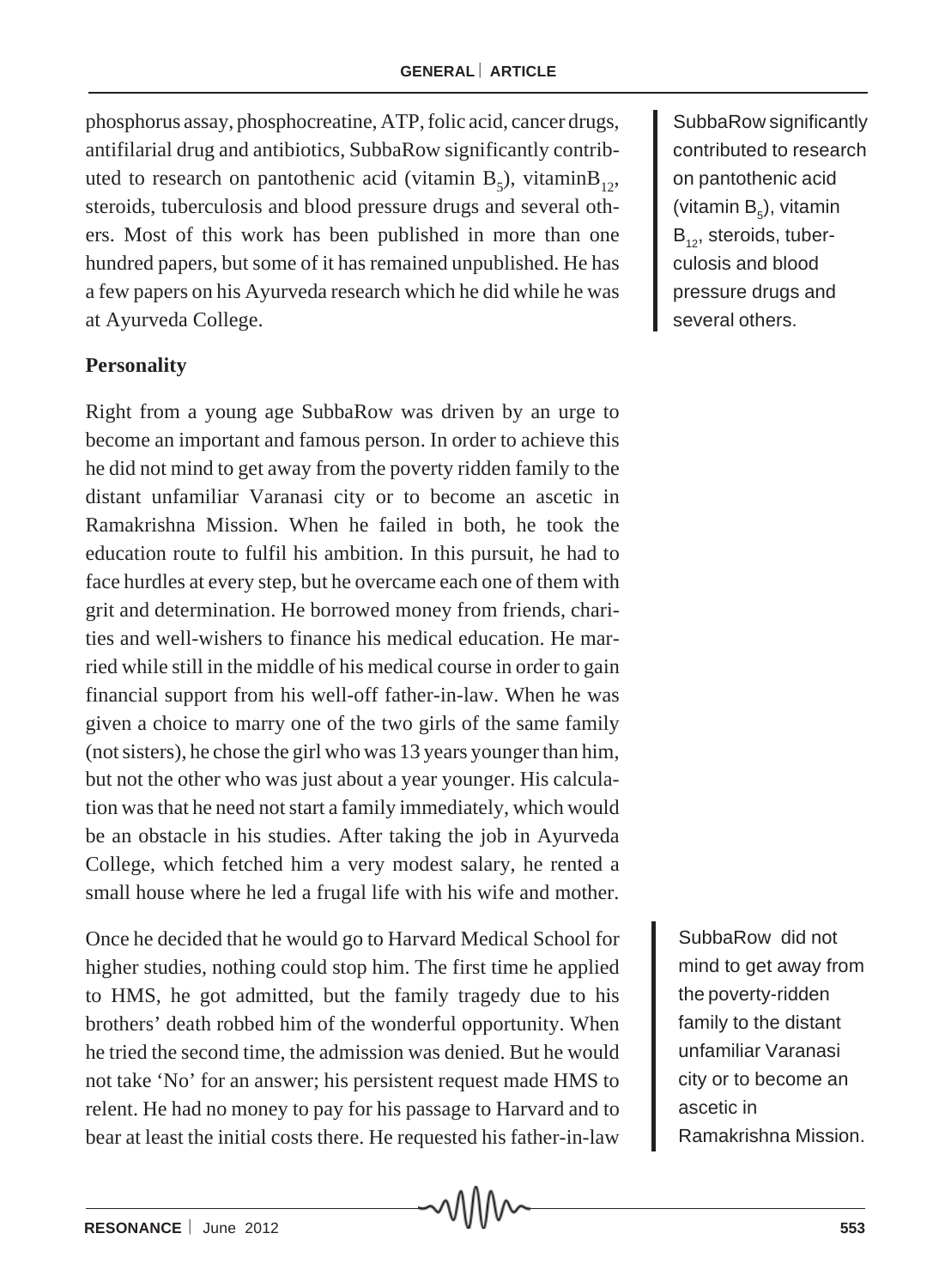and a landlord, whom he had treated, to support him. Seshagiri, her father and others in the family were not willing to allow him to go to an alien land, despite his promise of returning in 2–3 years, with glory. So Murthy was initially reluctant to oblige his son-in-law by giving money, but yielded when SubbaRow made it clear that he would undertake his mission even without his help. These instances point to SubbaRow's unshakable resoluteness.

At the same time he was kind hearted. He would help his friends and colleagues in any possible manner. He gave up the intellectual right of his contribution to the work on phosphorus when Fiske's promotion was hanging in the air. His publications, even from Lederle Laboratories, have his name in the middle or the end of the authors' list, but few in the beginning; he gave more credit to the efforts of his co-workers. He would give away biological or chemical samples to any friend who needed them. He was so well known for his biochemical analytical skills that hospitals and individual researchers referred analytical procedures to him for his opinion and approval with regard to their accuracy and desirability to use them in clinical analysis. He made donations to a church and charities.

He was considerate to his family, relatives and friends. He used to write to Seshagiri and his father-in-law very regularly and frequently, and often to others right from the time he went to Harvard, despite great constraints of time and cost. In the initial years he wrote in some detail giving a lot of information about his life in America and enquiring about his people in Anaparthi and Bheemavaram. Very often he used to express his interest to return to India, which slowly changed. He knew quite well that in India he could not get the kind of research facilities which were available to him in the US. When he realised that his return was being postponed, he made some attempt to get his wife to the US sometime between 1928 and 1930, but for reasons not quite clear, backed out; the two never met again. The exchange of letters also stopped sometime in 1930s. Each passing day Seshagiri hoped and expected that her husband would join her one day, which never happened. In 1941, SubbaRow cabled to Anaparthi that he

SubbaRow was so well known for his biochemical analytical skills that hospitals and individual researchers referred analytical procedures to him for his opinion and approval.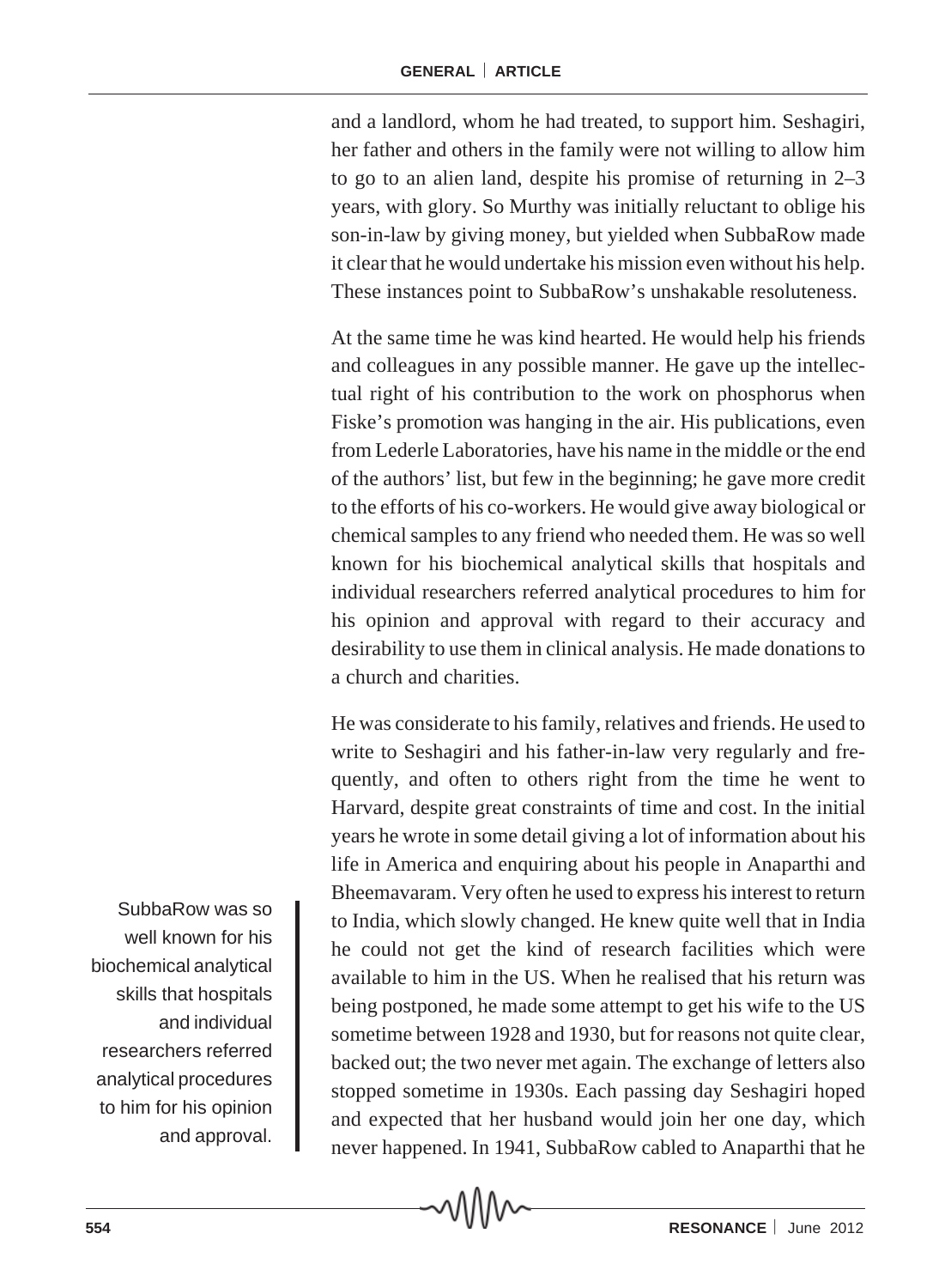had annulled his marriage to Seshagiri and had remarried in America. It is simply not true, as there is no record of either. He was totally devoted to his research in finding remedies to major diseases. He seems to have said sometime in his last days, "If God will spare me another couple of years, maybe we can cure another disease."

SubbaRow paid back the debt with interest and more he owed to his father-in-law sometime in 1946–1947. It was a timely help, as Murthy's family was going through very difficult times then. After SubbaRow's death in 1948 his belongings, his cash savings, which was not much, and other useful things were given to his widow, his mother and father-in-law. In the background, there is the poignant story of Seshagiri and her sacrifice. She told in an interview to S P K Gupta, who wrote SubbaRow's biography, "It is my misfortune that he did not come back. But our marriage served him to get the mission of his life fulfilled because it gave him the opportunity to get his medical degree and to go to USA for research."

Despite making important contributions to American science, medicine and pharmaceutical industry, SubbaRow could not get a permanent resident visa, even after staying for more than twenty years, until the end of the war. His visa used to be renewed every two years and he was treated as an alien. Most part of the period during which SubbaRow lived in America, he had to face, like other non-white aliens, the consequences of the Great Depression and then the World War II. Racial prejudices also prevailed (Martin Luther King, Jr., had not yet come to prominence). Sometime after the end of the war, he submitted a declaration of his intention to change his residence status. He was granted permission to do so, but was hesitant to take it. Perhaps some lurking desire to come back to his motherland could have been a good reason for him to postpone changing his visa status and he breathed his last as an Indian.

SubbaRow seems to have had very little interest outside of his research. However, he liked discussing politics, "matter of heart",

SubbaRow was totally devoted to his research. "If God will spare me another couple of years, maybe we can cure another disease."

 "It is my misfortune that he did not come back. But our marriage served him to get the mission of his life fulfilled..."

– *Seshagiri*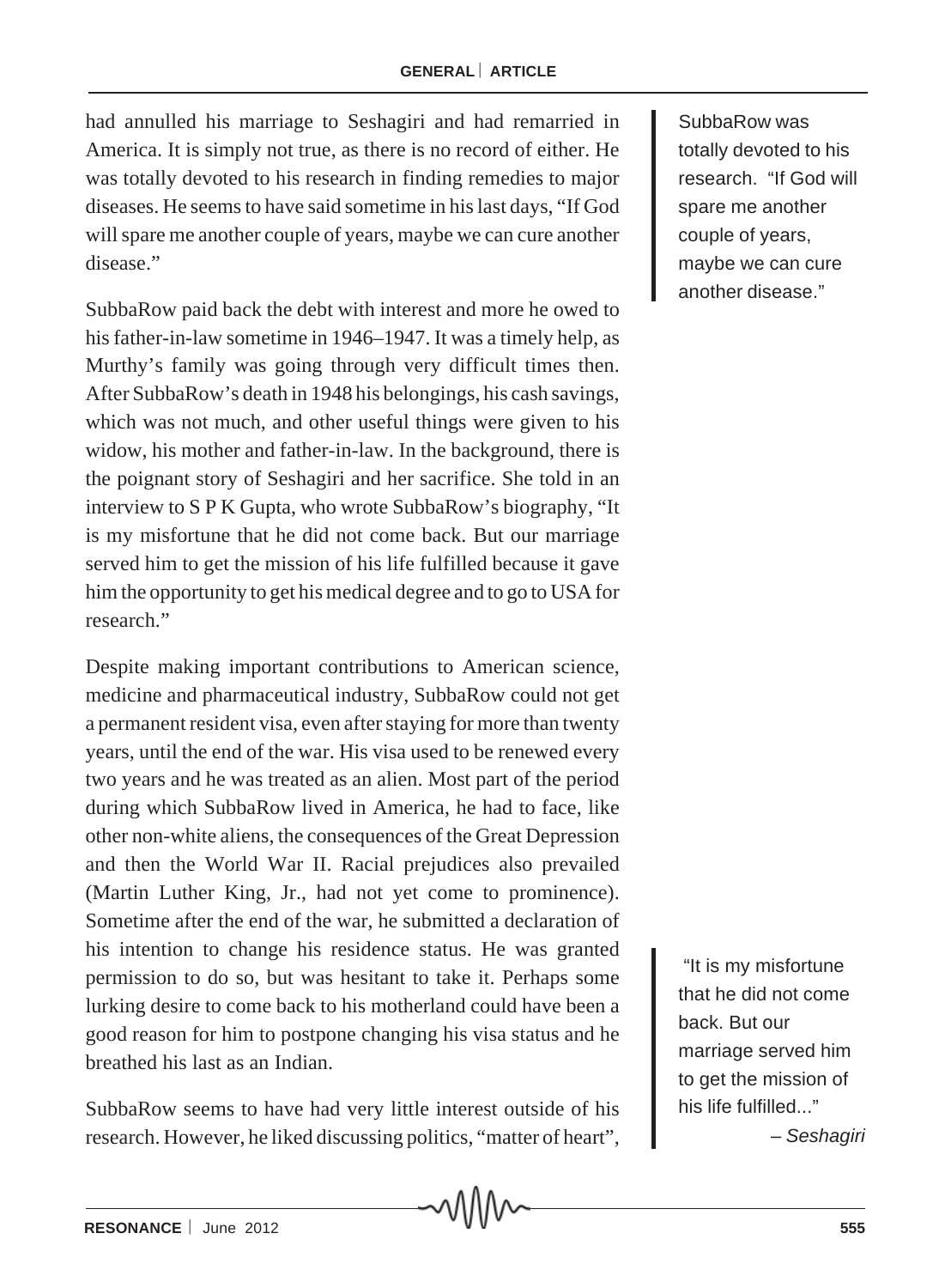SubbaRow seems to have had not much faith in God or religion, though he wanted to be a Hindu monk and had interest in religious scripts in his youth.

SubbaRow's co-workers in his major discoveries were well-known scientists like Fiske, Farber, Hewitt, Angier, Kushner, Duggar and several others, who were more visible.

and football to the extent that he would bet on the game with friends. He learnt flying and used to fly now and then.

SubbaRow while in India believed in and practiced astrology. The belief remained for 2–3 years after he went to America. However, he seems to have had not much faith in God or religion, though he wanted to be a Hindu monk and had interest in religious scripts in his youth. It is unlikely that he remained a vegetarian in America. He was a heavy smoker, which perhaps was responsible for his early death on the night of August 8, 1948.

## **Awards and Recognition**

It is very surprising that SubbaRow did not get any award or recognition during his lifetime. Whatever be the reason, the scientific world of his time failed to take note of his yeoman service. Was he too shy to project himself as an inventor or too generous not to claim any major credit for his contributions to important discoveries? We would perhaps not know the whole truth. He made hardly any lecture circuits and rarely presented his work in conferences; instead he allowed his co-workers to do that, while he would sit back and listen. We should not, however, forget that his co-workers in his major discoveries were wellknown scientists like Fiske, Farber, Hewitt, Angier, Kushner, Duggar and several others, who were more visible.

Even Lederle Laboratories or its parent company, American Cyanamid, which derived considerable benefit from SubbaRow as its Director of Research, did not seem to have given much in return while he was alive. However, after his death a library block in Lederle campus was named after him and a fungus was named in his honour as *Subbaromyces splendens*. A tetracycline antibiotic was called subamycin. Scientific journals and newspapers paid tributes. *The New York Herald–Tribune* considered him as one of the most eminent medical minds of the century. In 1995, his birth centenary was celebrated in India by arranging conferences and lectures; the Government of India issued a commemorative stamp. Several medical institutions in India now